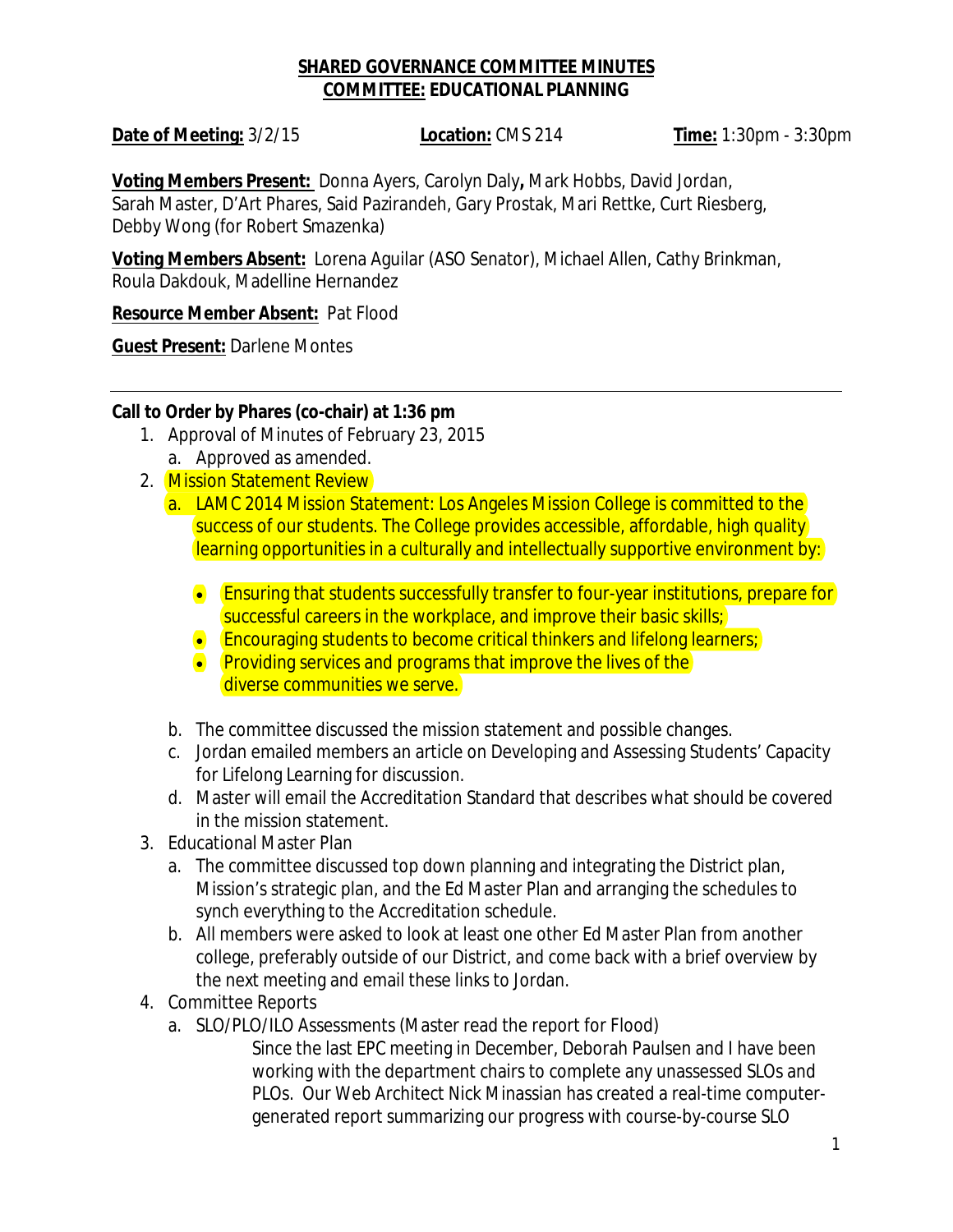backup in an Excel spreadsheet. These statistics are particularly important for the Accreditation Follow-Up Report. Recommendation #2 requested us to accelerate our efforts to assess outcomes in all courses, programs, degrees and certificates. The response to Recommendation #2 of the Follow-Up Report was completed on March 1 utilizing statistics from the real-time report.

Using the statistical report generated by Nick, we can now verify that all active course SLOs, 714/714, 100%, have been assessed at least once and the number of SLOs with more than one completed assessment is 431 as of January 24, 2015.

Comparing fall 2013 to fall 2014, we have seen a significant increase in the number of assessments of our 275 courses. In fall 2013, 183 SLO assessments were completed, 225 in spring 2014, and 312 in fall 2014.

This fall we also worked on streamlining our Program Learning Outcomes (PLOs). We decreased the number of PLOs from 292 to 212 and all 212 now have been assessed—100%. Last year at this time we were only at about 40% of total PLO assessment.

These statistics demonstrate the progress in the acceleration of assessments and follow-up assessment over the last year.

The Learning Outcomes Assessment Committee met last week on February 24 and will be meeting again next Tuesday, March 10. We are looking at what has been learned from previous course SLO assessments and ILO assessments and planning the next round of ILO assessments. LOAC also is working on the Mission Learning Report which will be a compendium of student learning information and will include the SLO/PLO/ILO statistics and a summary of what we have learned from our assessments and how we are using the results to improve student learning, make data-driven decisions, and allocate resources.

- b. Essential Skills Committee (Riesberg)
	- i. Essential Skills Committee 2/11/15 Minutes: BSI Funding Proposals:
	- Bonilla: food for LINKS conference day, discussed
	- Zaiens: (alerted committee to a pending proposal) re: L.A. Times for reading classes
	- Riesberg: (alerted committee to a pending proposal) re: tuition reimbursement for faculty and for Staff, such as tutors, for professional development
	- Wong: discussed development of progression rate tracking tools, statistical, could be used to assist in BSI counseling, advising, staffing, etc.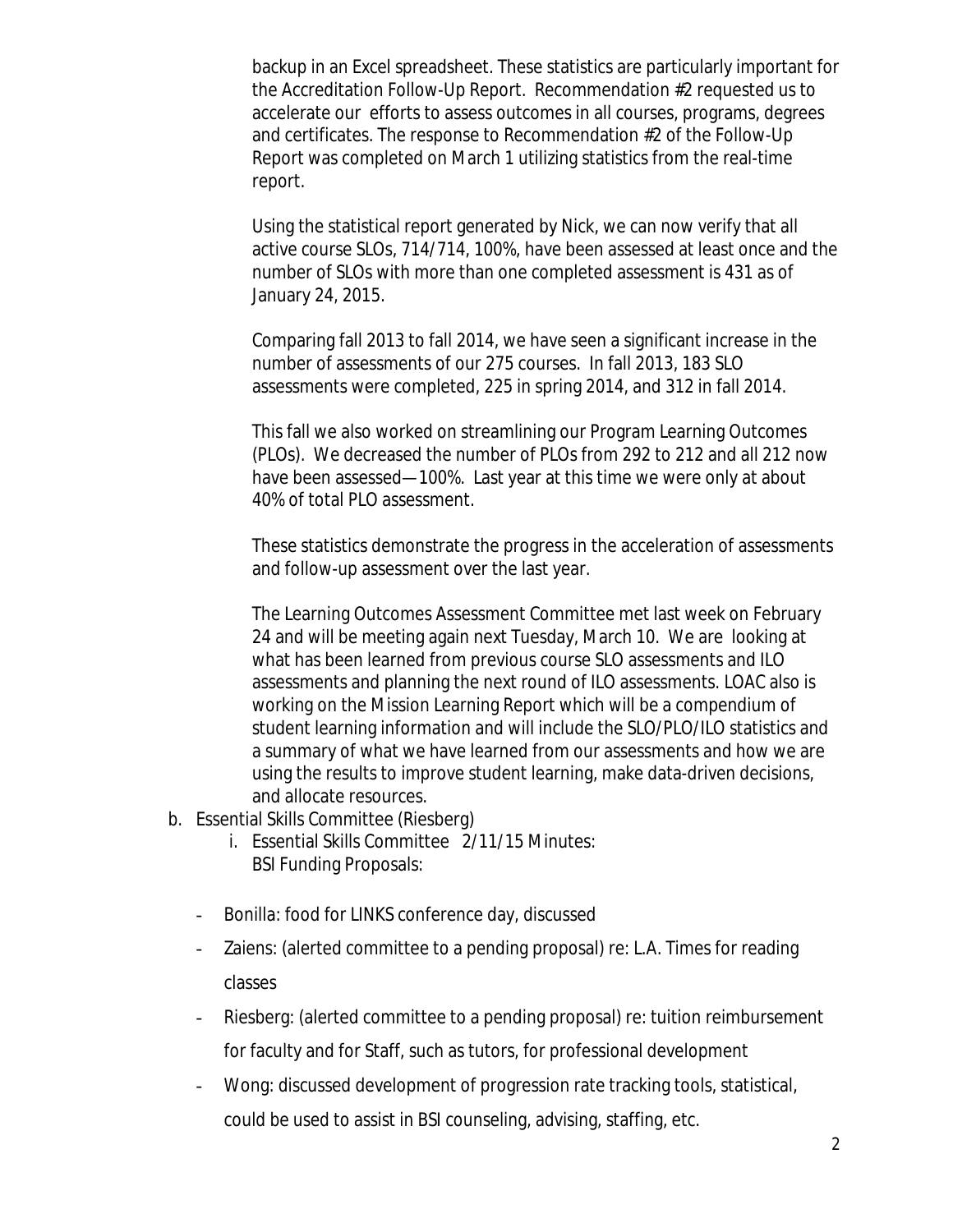Montes: question of computer purchases?

Note: a discussion ensued regarding the possible availability of money from Equity initiative and possible uses such as research, and to perhaps pick up where it leaves off and/or enhance BSI initiatives such as Tutoring

Spring Into Spring: 85-ish attendees. Zaiens noted that the student panel was a particularly strong aspect. Zaiens also noted the need for faculty-driven activities and a Call for Proposals for next time around.

Carlos Gonzalez noted, re. SSSP, the need for an informal change of cultural attitude and action towards a perspective of proactive customer service

Equity: no formal report. Montes will provide more information at a later date. The possibility of an equity researcher was noted, and that new hires should get 10-100 budget approval.

SSSP: there has been an extension to Dec. 31<sup>st</sup> for spending. Focus will be Orientation, Assessment, and Counseling. Questions: limited counseling? What about transfer center?

Riesberg suggested that an outreach to the high schools might include a "crash course" prior to assessment. … because

A need for Early Assessment has been identified.

A discussion again ensued regarding the stalled embedded tutor program for Math 105-112.

Might there be a new STEM I.A. position …? Wong and others noted that we need a stronger I.A. in the Learning Center… one who subscribes to the proactive customer service practices touted earlier in the meeting by Gonzalez.

SSSP calls for a Student Success Center with Instructional Assistants and a Director. Currently at Mission, no Director position is filled. Riesberg pointed out that he was a .6 director of the Success Center at West, which is not perfect but is better than nothing.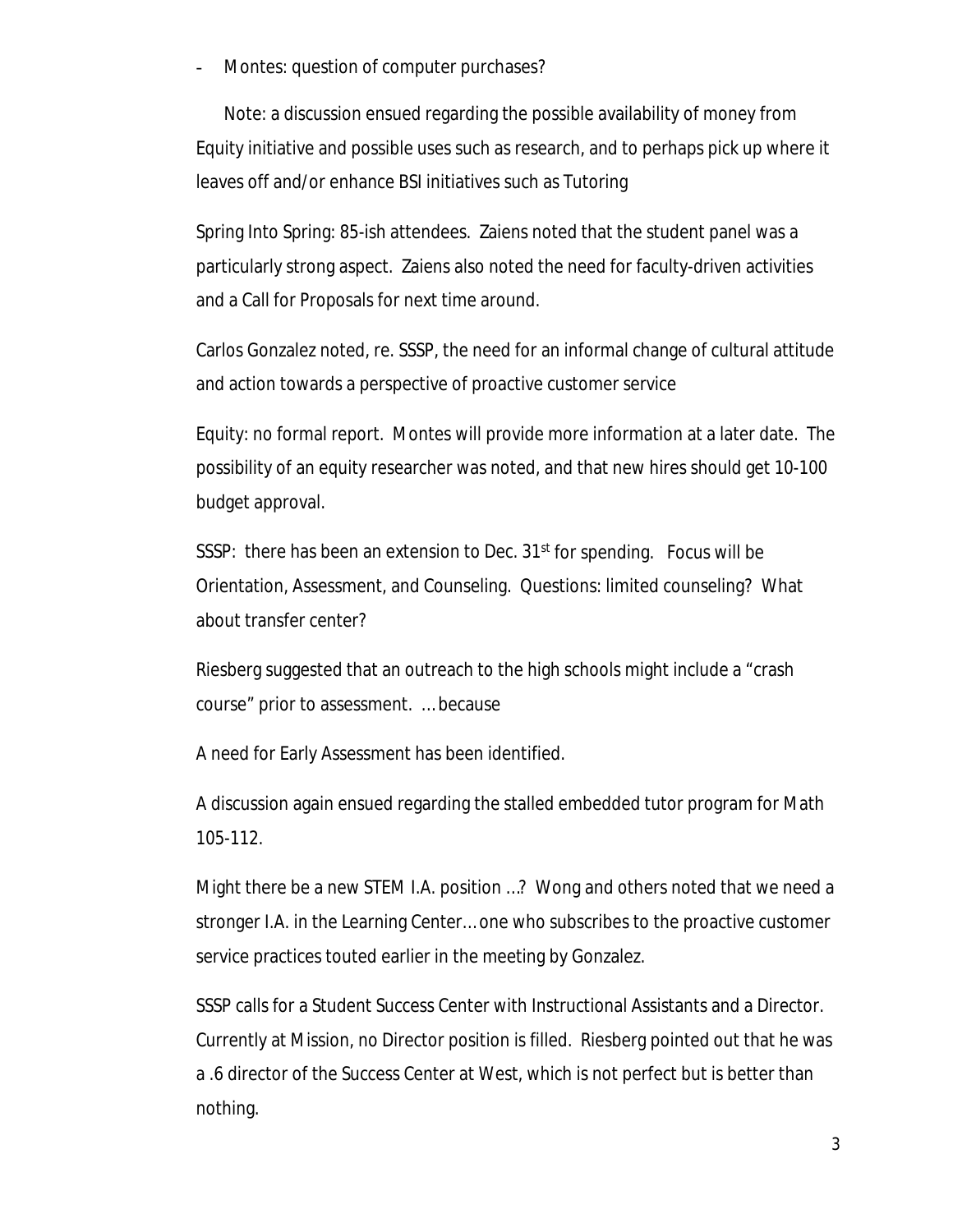Patricia Chow noted that 25% of Mission students are Full Time.

Noted: several upcoming 3CSN professional development opportunities, including the Tutor Expo on the 20<sup>th</sup> of March.

Also noted upcoming professional development activities: Basic Skills Initiative Leadership Institute (BSILI) June 14-19 at Lake Arrowhead, and the Acceleration in Developmental Education Conference June 24-26 in Costa Mesa.

- c. Distance Education (Jordan)
	- i. 1. DE submitted Program Review 2-8-15 see 3 Year Department Plan 2. DE updated Unit Assessment - 2-8-15 - see http://lamcddl.pbworks.com/w/file/fetch/92492763/Unit-Assessment-DE-2-8-15.html
		- 3. DE Comprehensive Review by EPC set for 3/20/15

4. New training program - Anytime/Anywhere training -

http://abogado.pbworks.com/w/page/1247366/Anytime-

Anywhere%20Faculty%20Training

5. Assessment of Online Classes & Teaching -

http://abogado.pbworks.com/w/page/92125431/Assessment%20of%20Onli ne%20Classes%20and%20Teaching

- d. Curriculum (Pazirandeh for Akl)
	- i. Updated the COR routing process to eliminate a step which will help accelerate the time for reviewing a COR: Originator  $\rightarrow$  Department Chair  $\rightarrow$  Area Dean  $\rightarrow$  Curriculum Secretary  $\rightarrow$  Vice Chair  $\rightarrow$  AO/SLO/Artic  $\frac{7 \text{ days}}{2}$  Vice Chair  $\rightarrow$  Tech review  $\frac{7 \text{ days}}{2}$  Curriculum Chair  $\rightarrow$  Originator  $\rightarrow$  Curriculum Committee  $\rightarrow$  Curriculum Dean  $\rightarrow$  Senate  $\rightarrow$  VP of Academic Affairs  $\rightarrow$  President  $\rightarrow$  Curriculum Chair  $\rightarrow$  District.

Updating COR checklist based on committee input to make it more user friendly.

Created a submissions deadlines handout to help folks with having an idea as to when COR might get on Curriculum agenda, based on submission date.

New transfer degrees approved by state are English, Administration of Justice, and Studio Arts.

- e. Accreditation (Phares for Enos)
	- i. Nothing new to report.
- 5. Comprehensive Program Review, round 1, March 20